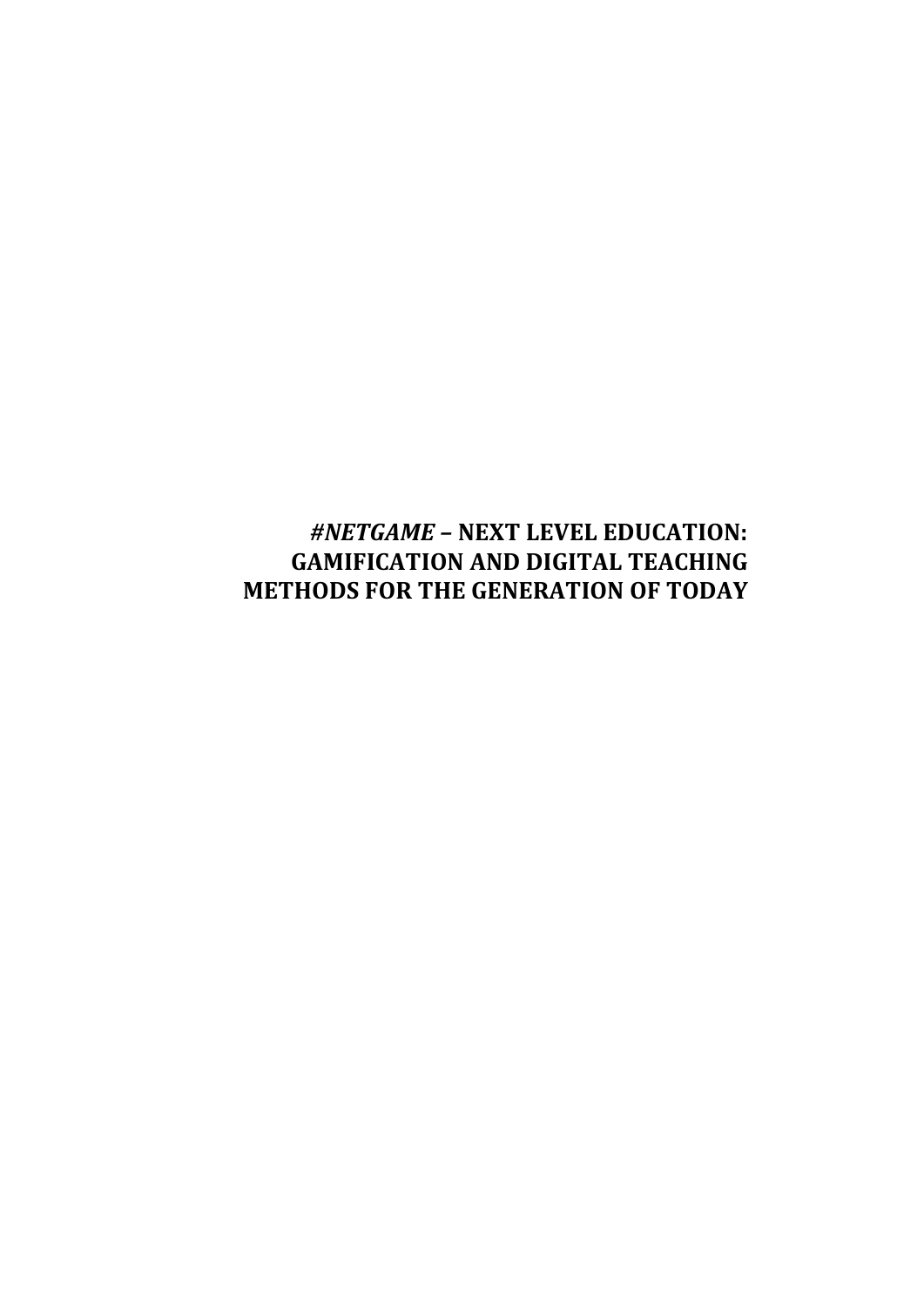#### **VIRTUAL REALITY: NEW MEDIUM FOR TRAINING PURPOSES**

#### **Zvi TUBUL-LAVY\* Serena BIANCHI\***

#### **Abstract:**

*The use of video games, interactive tools and technological platforms for educational purposes has become a major trend in contemporary society. Research has shown that the gaming component has a major implication on a student's learning process, supporting intellectual, emotional and social wellbeing. (Kiryakova et al., 2014). Is this the same for professional training? To what extent can these techniques be applied to train security forces – i.e. Law Enforcement Agencies and Intelligence Agencies? This article analyses the potential of Blended Virtual Reality Solutions to train professionals in the security sector, showcasing the VR training experience developed by Rex Te.ch. in cooperation with Agenfor International within the EU-funded project JSAFE (Judicial Strategy Against all Forms of Violent Extremism in Prison, Grant No. 763714), designed to counter radicalisation processes in prison and to enhance situational awareness*.

**Keywords:** *Blended learning model, Virtual Reality, Netgame, prison radicalisation, digital forensics, situational awareness*.

#### **Introduction**

1

Contemporary society continuously faces a technological revolution that includes, among its milestones, the introduction of the World Wide Web and its infiltration into our everyday lives, the universal mobile accessibility, the Internet of Things and, lastly, the application of artificial intelligence to develop new technological solutions (Feki et al., 2013). The advent of the pandemic (COVID-19)

<sup>\*</sup> Agenfor International Foundation, Developer of Virtual Reality solutions.

<sup>\*</sup>Agenfor International Foundation, Co-Developer of Security Products, email: serena.bianchi@agenformedia.com.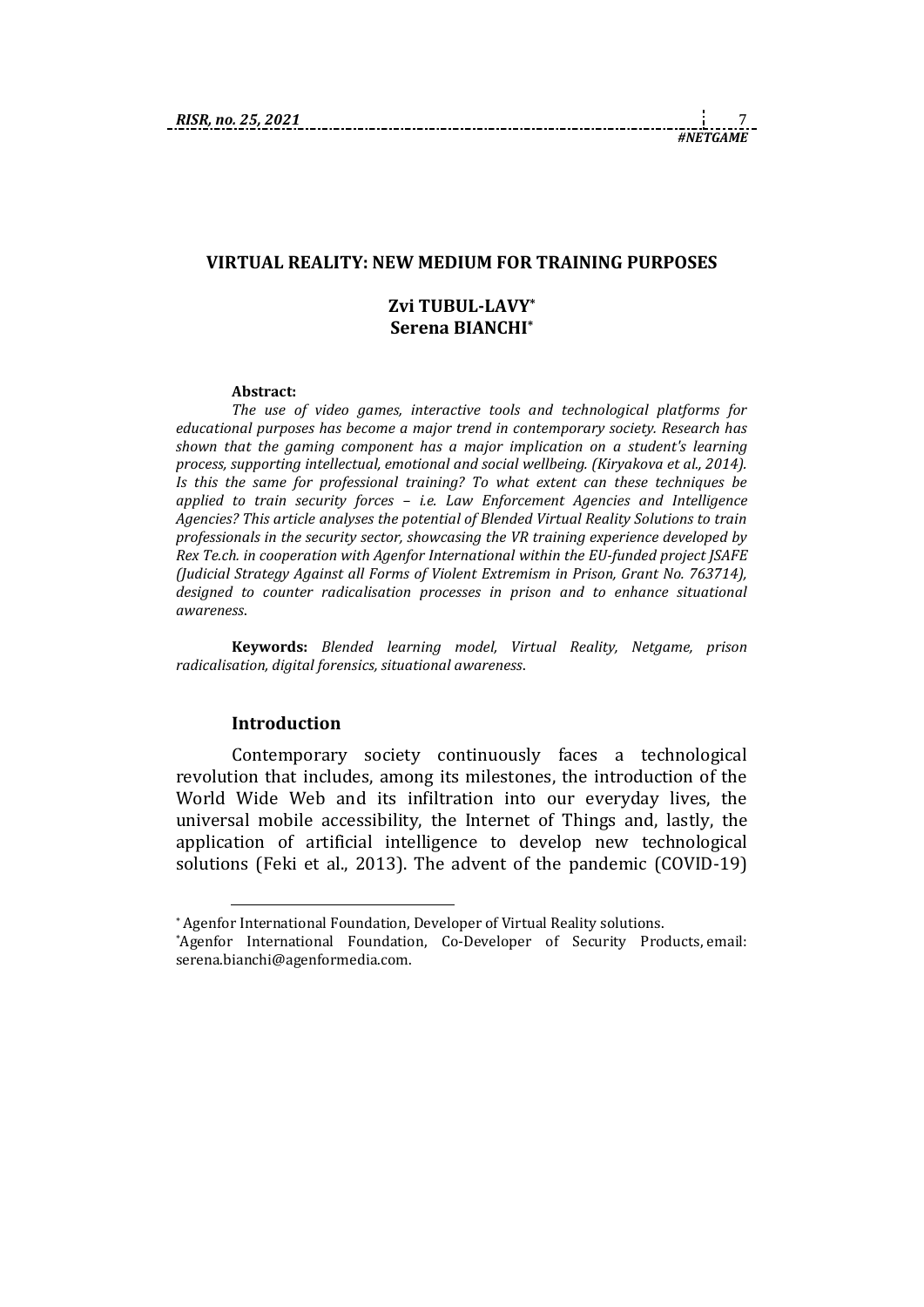accelerated this process, and it underlines, as Fish (2020) stated, that "the evolution of technologies is no longer an option, but rather the only possible choice." Among other technological solutions, the last decade has witnessed an exponential growth in the use and development of Virtual Reality (VR). In fact, VR has now found a place of honour alongside influential media such as telephones, the Internet or television – its uniqueness reflects in the fact that it merges many technologies into one single medium (e.g. computer, head-mounted display, headphones, motion sensor, space detection cameras) making it adaptable to different contexts and uses (Tubul-Lavy and Bianchi, 2020). Specifically, VR has been used and experimented as a learning tool. In education, VR has been found to be beneficial for four main reasons: (1) it enhances the performance and trainees' focus; (2) it turns mistakes into opportunities to learn; (3) it allows a customisable experience; and (4) it extracts beneficial data (Tubul-Lavy and Bianchi, 2020, p. 8-9). The benefits are often intensified by the fact that VR includes a game-factor that has shown to enhance the learning process. (Tubul-Lavy and Bianchi, 2020, p. 8-9).

This article argues that VR is undoubtedly beneficial for educational purposes and will demonstrate this by analysing the case of training that targets adult professionals in the field of security. In fact, Law Enforcement Agencies (LEAs) often appear to lack sufficient experience to carry out their tasks properly due to the structural criticalities of their job, the high-risk scenarios they often encounter in their daily job, and their job schedule – which do not allow them to spend a significant number of hours in training. In order to support this statement, this paper first analyses the advantages of using VR for training purposes in general terms and compares traditional learning methods to VR-based methods. Secondly, the authors describe the training experience of Rex Te.ch in cooperation with Agenfor International within the EU-funded project J-SAFE (Judicial Strategy Against all Forms of Violent Extremism in Prison, Grant No. 763714), which used a recently developed VR prototype to train LEAs, including intelligence officers, on the prevention of radicalisation in prison and situation awareness. Finally, the importance of using innovative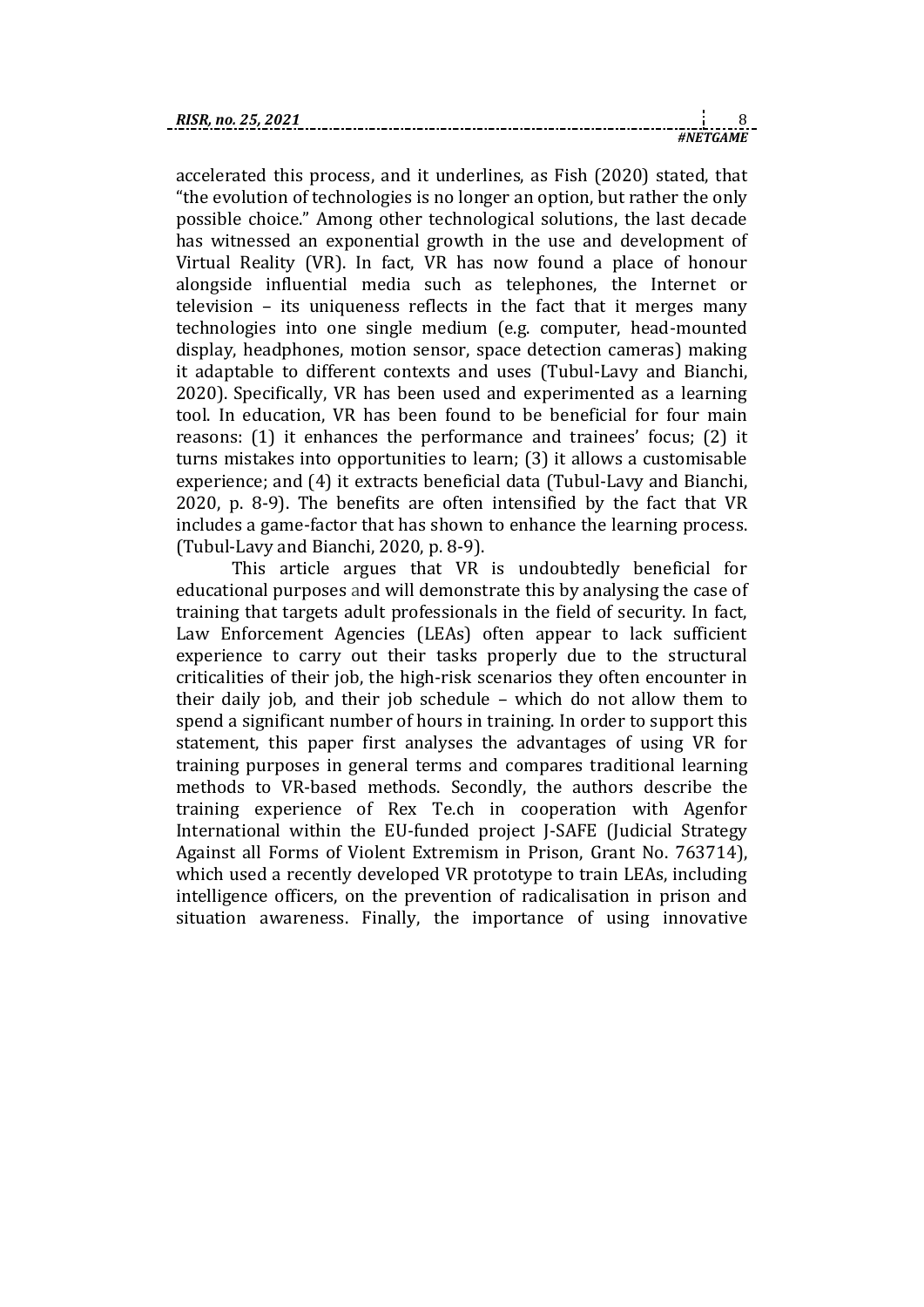technologies combined with VR, in order to support improving intelligence analysis and training analysis methods is outlined.

In the interest of academic accuracy, before continuing, it is worth clarifying the terminology used in this paper. Virtual Reality (or VR) refers to an environment that isolates the users from the real world, influencing their emotions through tools such as graphics, motions, and sounds, among others. As Martín-Gutiérrez et al. define it, it is a "whole simulated reality, which is built with computer systems by using digital formats. Building and visualising this alternative reality requires hardware and software powerful enough to create a realistic immersive experience" (Martín-Gutiérrez et al., 2017).

Serious gaming relates to games and video games that are applied with the aim of achieving a given strategic objective (Zyada, 2005). Serious gaming identifies new categories of both information gathering and knowledge acquisition, combining games with serious educational purposes. The innovation of the serious gaming concept is that games are used not only for entertainment, but rather for education and teaching purposes. Another important term is machine learning, which refers to a method of data analysis that automates analytical model building. It is a branch of artificial intelligence based on the idea that systems can learn from data, identify patterns and make decisions with minimal human intervention. An advanced machine deep learning keeps learning independently based on previous results and stores the data for later use, like a human brain - this is the reason why we also call machine learning a neural network (SAS, 2020). Finally, the Blended VR Solution refers to a new method of delivering training, in which innovative Virtual Reality solutions are adopted and combined with online synchronic and a-synchronic lessons, so that the learning-by-doing approach can be exploited in a wider frame of the learning process, adapting to different needs and sectors (Tubul-Lavy & Bianchi, 2020).

The paper adopts both a qualitative and quantitative approach that illustrates the value of using VR as a training method. Authors have relied on a variety of sources to research this topic, predominately including primary academic papers as well as newspapers. In conjunction to this, part of the article includes the authors' first-hand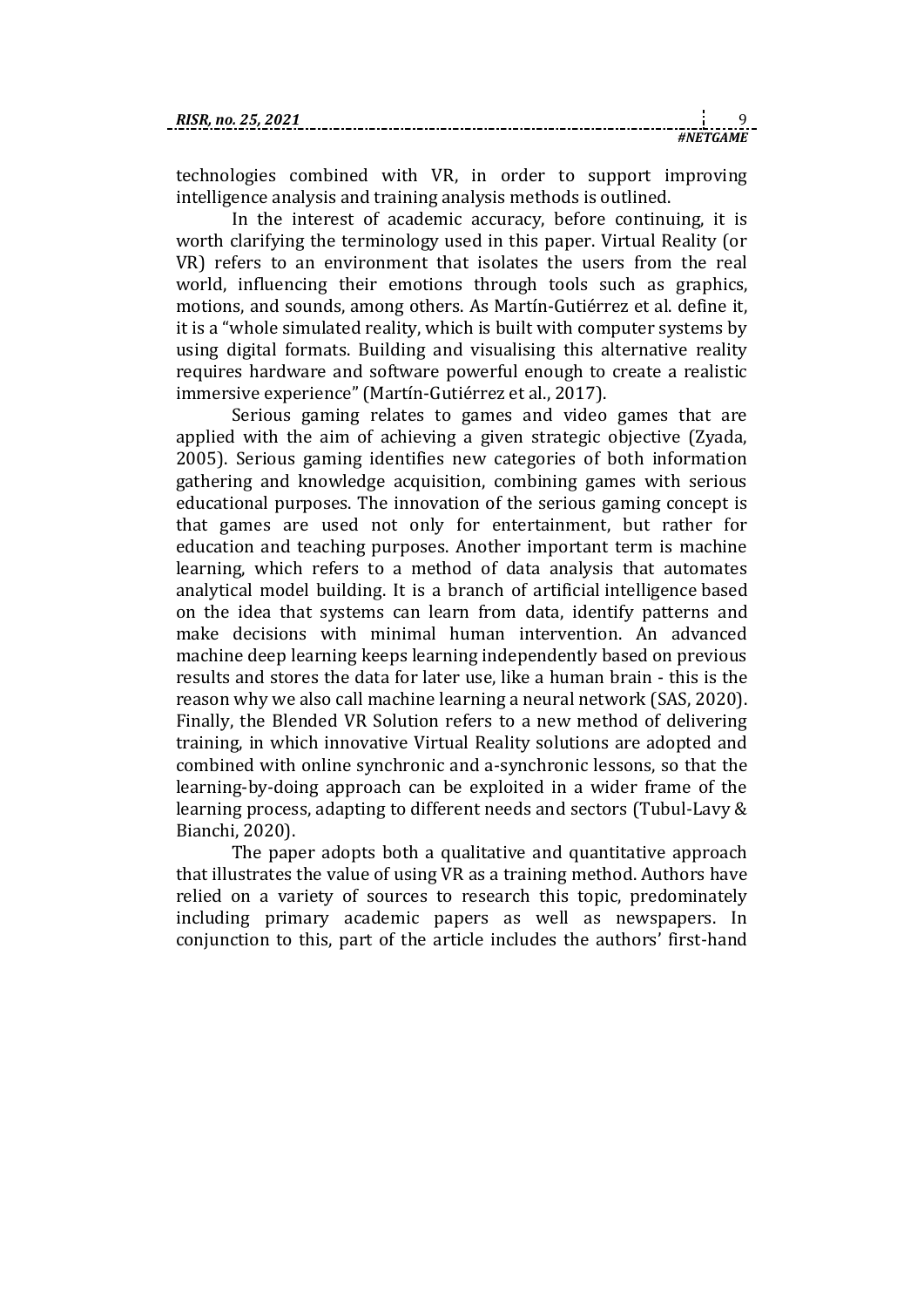*#NETGAME*

experience in developing a VR training tool and relies on the training assessment data developed by Agenfor International in order to show the possible benefits of VR in the security field.

#### **Virtual Reality Advantages and Disadvantages**

When it comes to Virtual Reality as a new medium, it can be considered a new world that can be interfaced with other technologies in order to get added value. The hidden possibilities in Virtual Reality and the features that are added to the technology every year herald the users the unlimited potential of its application. With the advancement of Virtual Reality technology, especially in the last decade, we have witnessed significant improvements, such as device size reduction, resolution improvement, home computer interfaces, wireless content broadcasting, mainstream accessibility, accessory interfaces such as ARDUINO (more info can be found in (Barrett, 2012)) and audio accessories like Woojer - which offers a sensation solution to feel the music based on forced feedback in low frequencies. Recently, significant upgrades have also been observed, such as eye-tracking, hand tracking, adding a sense of smell and collecting a range of biological data, such as EEG (electroencephalogram), pulse, blood pressure and much more.

All of these can be bundled into one device that can be used in order to implement advanced Artificial Intelligence (AI) systems. The combination of VR and AI can even break the boundaries of the imagination and create intelligent environments (Luck et al., 2000) that will evolve over the years. Machine learning, as part of the AI process, can create learning environments that evolve on their own - for instance, where a virtual environment changes depending on the specific person using the Head Mounted Display (HMD). A similar form of machine learning is used in the field of internet advertising, in which information about users is collected, processed, and, as a product of this, a relevant advertisement is displayed for that user.

Moreover, as briefly outlined above, VR is beneficial for training and education purposes, especially when used combined with the serious gaming component. Serious gaming allows the users to complete tasks and achieve results within the virtual environment, by competing with each other and by putting theory into practise in a very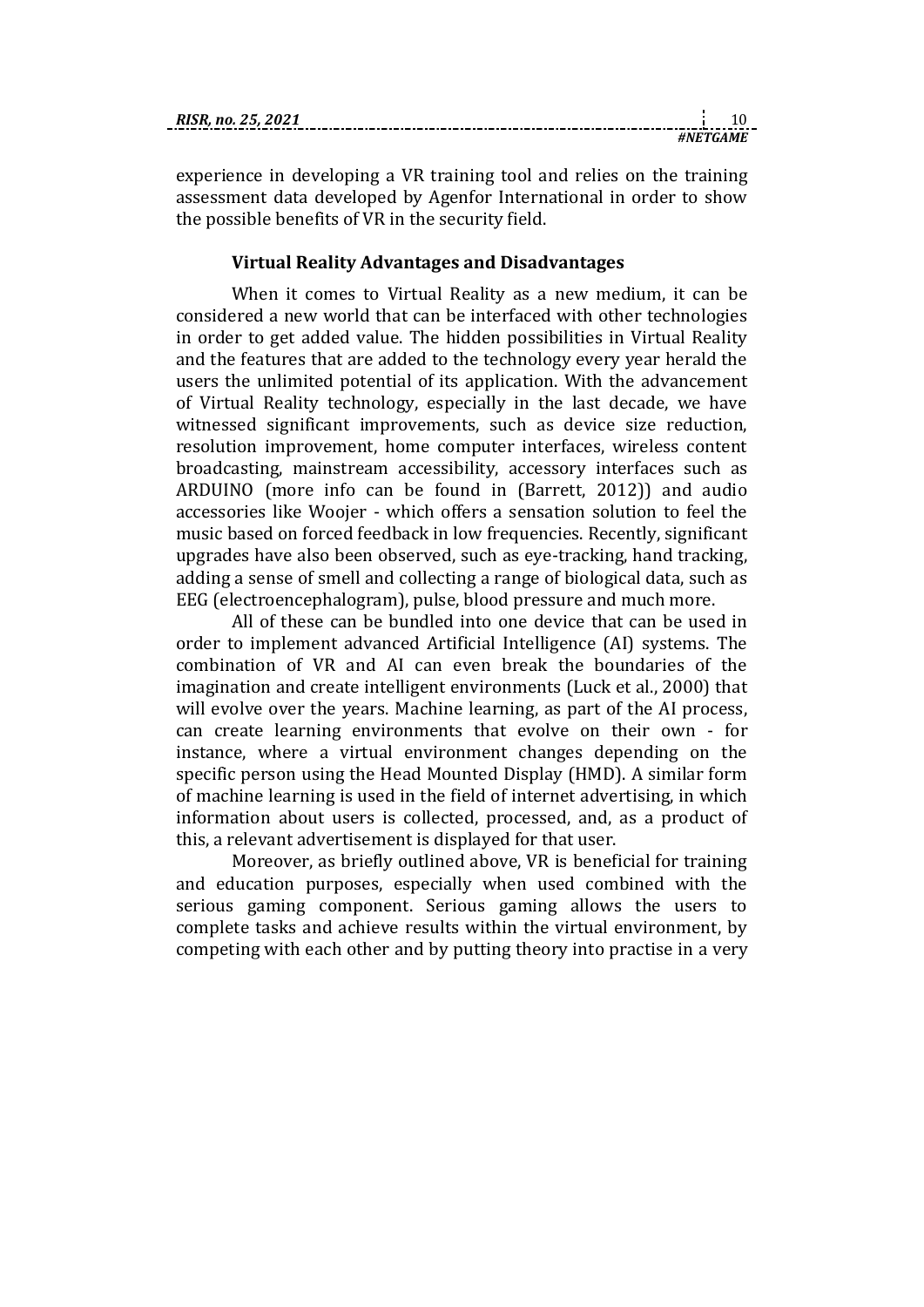quick and dynamic way. Indeed, research and experiments have shown that the learning-by-doing approach provided by VR, as well as the high level of engagement of the trainee, are to be considered essential in the learning process, and they allow a higher level of performance, if compared to more traditional ways of teaching (Lesgold, 2001).

Four main characteristics of the benefits of VR and serious gaming should be highlighted in greater detail. Firstly, VR enhances the performance and focus of trainees. In Oculus (2019), Connect Isabel Tewes presented an experiment, involving two participants, asking them to perform the exact same task (performing the same medical surgery). The first participant was trained to perform the task with traditional manual guides and use of VR simulation, while the second one was instructed with traditional manual guides only. The virtually guided participant took 50% less time to perform the task and, crucially, did not require the assistance of a professional, while the traditionally trained participant frequently required assistance, and performed the task with lower results than the first participant. In the same presentation, Tewes (Oculus, 2019) demonstrates how VR can enhance learning and collaboration, explaining how performing a collaborative activity within virtual reality centralises most activity in the shared space without distractions. Tewes described car designers who were able to complete an assigned task in 20 hours of activity, which would otherwise usually take many months.

Secondly, VR turns mistakes into opportunities. Making mistakes can be a fear of any trainee but VR allows each trainee to attempt tasks and fail and, by doing so, to explore different ways of solving a problem without having to overcome the consequences as in the physical world. In the virtual world, it is possible to make mistakes that otherwise may cost injury, damage, and even death in the real world (Wang et al., 2018). This way of learning offers relief for the trainees and strengthens their creative side. At the same time, the use of VR is a strength for the trainees as they feel committed to reality, and as such, they make decisions in real-time, which makes them experience the situation as if it were real (Kahn et-al., 2018).

Thirdly, VR allows a customisable experience. As emphasised by Masie (2017), VR has the ability to personalise the learning experience -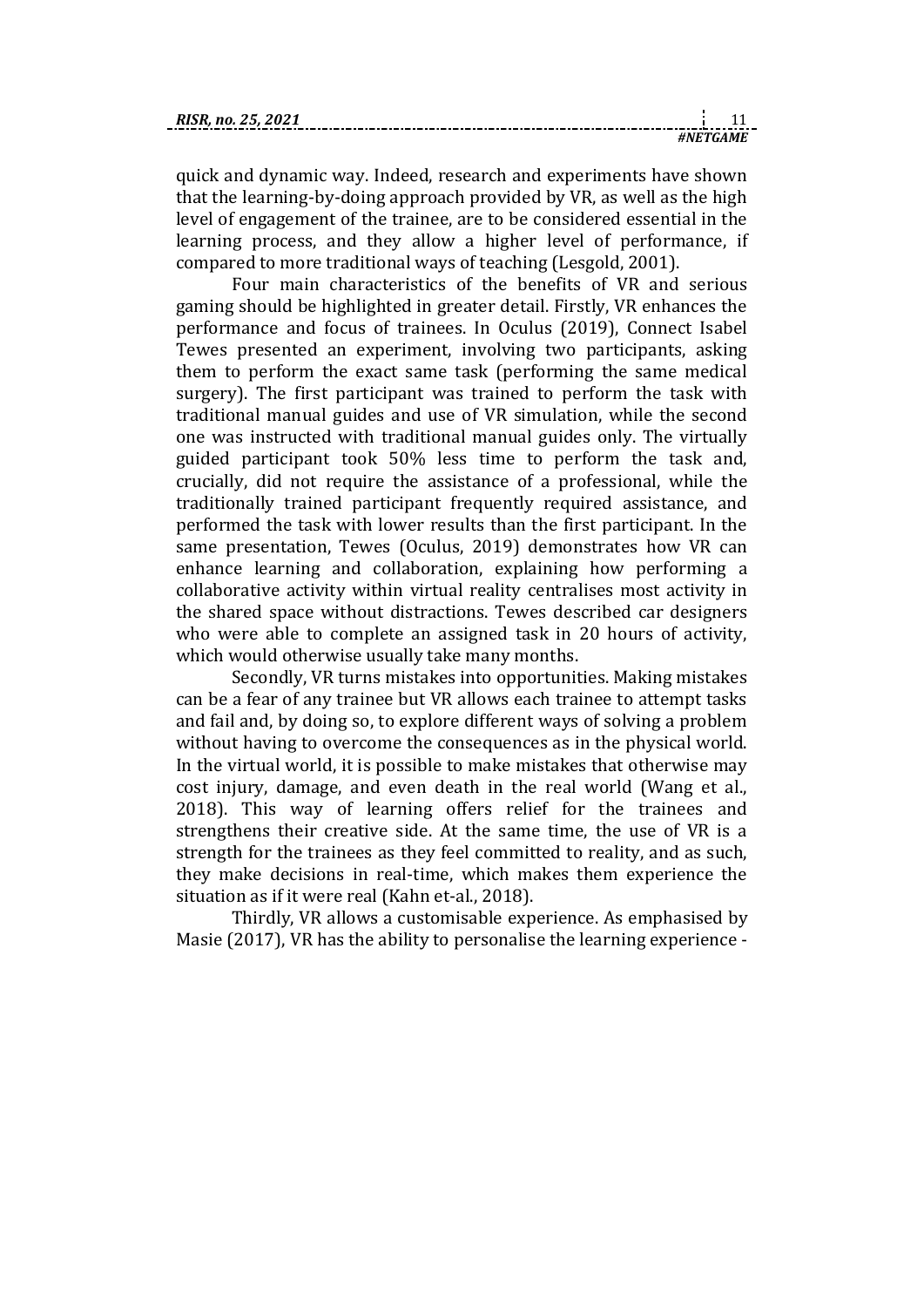as the trainee's control and change the environment from their own perspective. This allows the trainees to choose the speed with which they acquire the knowledge and adapts the course to their own preferences and needs. It also offers methods of handling and adjusting content according to the feedback provided by the users and thus the content can change automatically and repeatedly. It is possible to determine a range in which the content changes according to the operator's decision and thus also allows the situation in the learning process to be made more difficult or easier (Donga et al., 2020).

Finally, one of the greatest advantages of VR is that it allows operators to produce quantitative analysis and statistical data beyond qualitative analysis. Tools such as eye-tracking, biofeedback accessories for measuring sweating, blood pressure, and heart rate, and even Electroencephalography (EEG) devices provide data that can be extracted from the process and create feedback to improve the products. Eye-tracking systems make it possible to objectively examine game times and sources of fear in VR (Reichenberger, 2020).

The gaming factor is also worth underlining. Indusgeeks (2019), a specialist in game-based training, explains that gamification is a key training tool and that, from a trainer perspective, VR training saves a significant amount of money and resources, while also streamlining the organisation. VR training brings real value as an educational tool and offers a comprehensive solution for the entire training chain. In the learning process, the organisation has lower costs both in terms of infrastructure and in the cost of training time, as well as requiring fewer staff members to implement and support it. The trainers are free to distance themselves and assess the actual training process since the process is run automatically in VR and thus the trainees can lead themselves with the help of guidance from within the virtual world. The quality and efficiency of the process improves the trainee's level of enjoyment and shortens the learning time, enabling more knowledge to be transferred in a shorter time. Crucially, these benefits raise users' satisfaction with the whole process and offer a more accurate and often faster service.

In conclusion, through their technical capabilities, VR and serious gaming reinforce and enhance the purposes of the training and,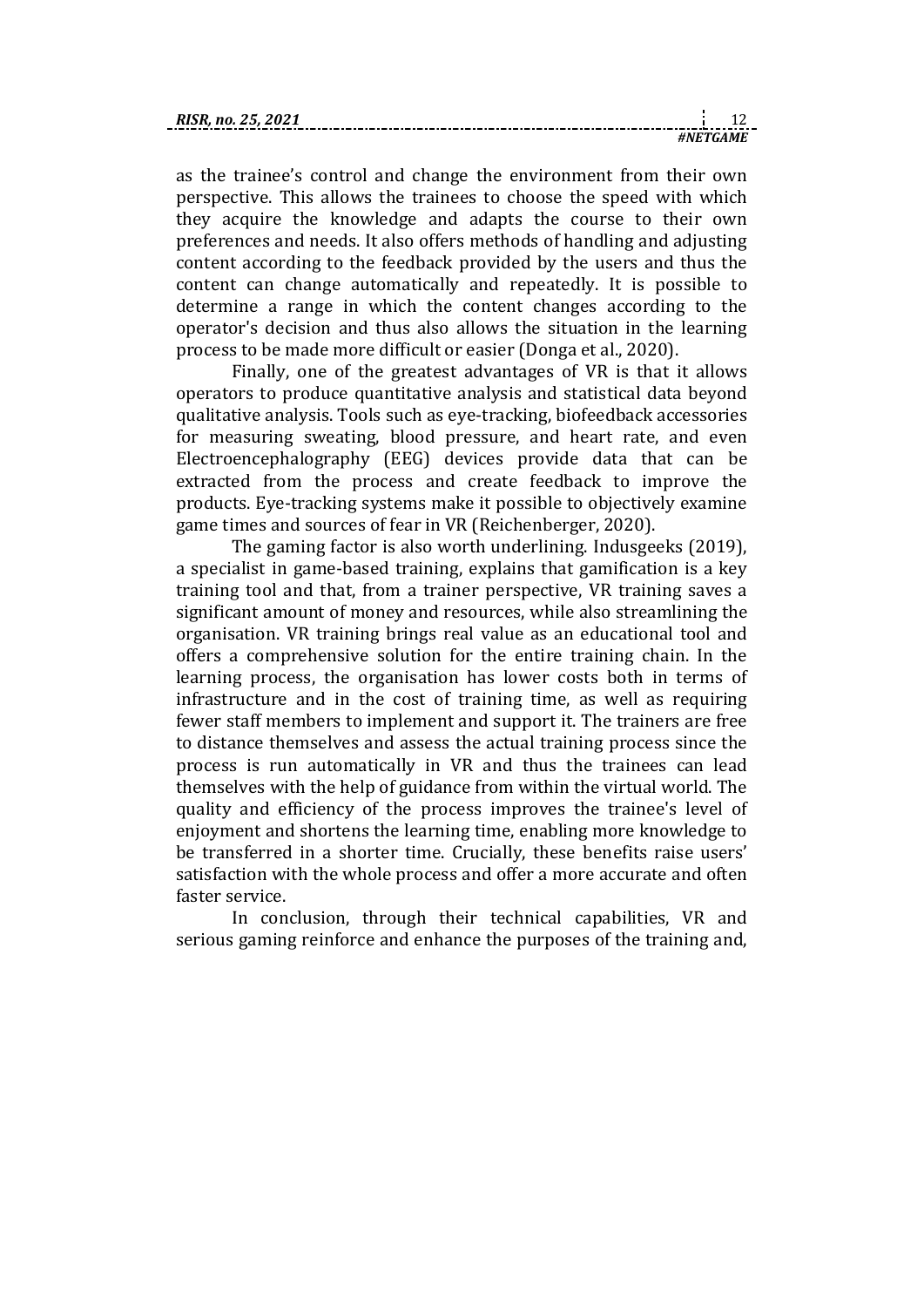| RIS |  |
|-----|--|
|     |  |

in many respects, grant users certain benefits which would not be possible using more traditional ways of teaching and learning. Furthermore, using the data we can gather through the Machine Learning process, we can even control the level of immersion of the participants and influence their performance while monitoring objective metrics and changing content in order to influence these metrics. It can also allow players certain abilities in the experience if they succeed to control their physiological metrics. These are interactions that cannot be controlled in most of the existing media, placing Virtual Reality as a unique medium with the highest monitoring and control capabilities (Houzangbe et al., 2020).

Thus far, the authors have outlined the benefits and the potential of VR, but as a new technology, it has to overcome several obstacles and risks. First, testing a new technology that is unfamiliar to the users can create deterrence and a reluctance to face a new challenge. Most often, older generations tend to use technology that is familiar and convenient for them, as opposed to new technologies, which younger generations tend to be more open to. This may be an obstacle to implementing Virtual Reality in older organisations in which trainees are of a higher average age.

In addition, compared to the training performed so far in the physical world, developers must overcome the challenge of creating realistic environments that behave in the same way as reality in order to attract users to use Virtual Reality. Furthermore, the timeframe that can be spent in an immersive experience is limited and breaks are sometimes necessary in order to allow the user to re-adjust between activities. A large amount of *stimuli* on the human brain, the considerable use of screens, and sometimes even discomfort in wearing a helmet can affect the experience.

Finally, unlike in the real world, the likelihood of technical glitches is high during the practice of a virtual environmental scenario due to the technical complexity that accompanies the desire to give the user the most immersive experience. For these kinds of experiences, the developers may use a number of technologies, including the Virtual Reality system or cloud systems, as well as interfaces for Haptics accessories such as sensors or distance sensors - as used by the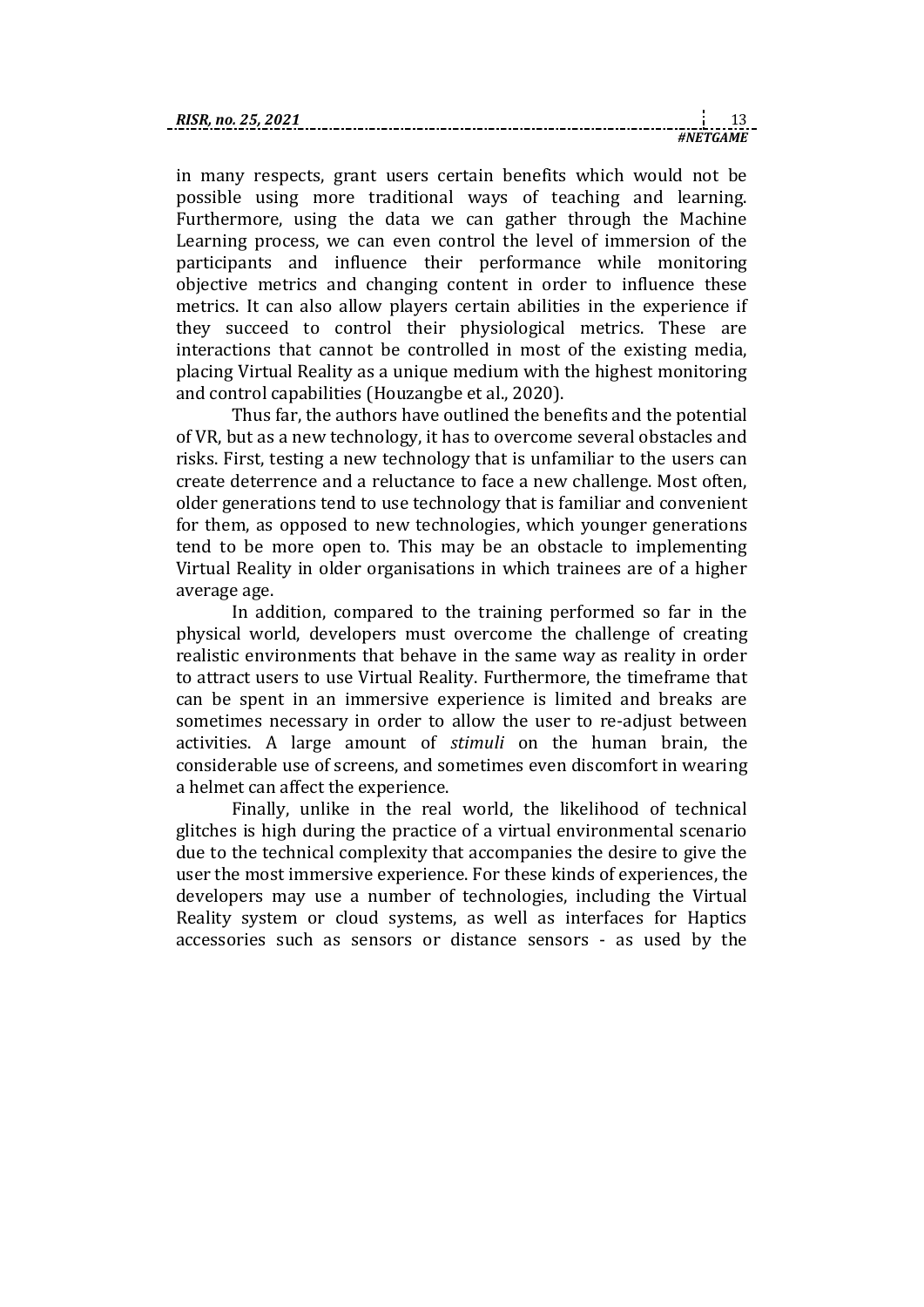| RISR. no. 25. 2021 |  |  |
|--------------------|--|--|
|                    |  |  |

*#NETGAME*

developer of Agenfor International's VR training prototype, examined in the following section of this article.

## **Case study: Rex Te.ch and Agenfor International's VR training prototype concerning prison radicalisation and scenario awareness**

Within the framework of the EU-funded project J-SAFE (Judicial Strategy Against all Forms of Violent Extremism in Prison, Grant No. 763714), a VR training prototype was developed and tested to support LEAs into two areas of the prison administration that were found to be crucial for the staff: countering processes of radicalisation within prison – including conducting digital forensics extractions and analysis – and scenario awareness for training activities.

### **Implementation of the Case Study**

The first topic, training on radicalisation, was conducted due to the fact that prisons seem to be among several potential hubs for indoctrination and proselytism (Basra and Neumann, 2020). In fact, in the prison environment, crimes and violence are normally more usual than in the outside society and personal grievances result from rigid contextual limitations. As a consequence, in prisons it is easier for extremist individuals to exploit radicalising agents in order to recruit and indoctrinate more vulnerable subjects.

Together with threats existing within prisons, there are also risks coming from outside the walls of the prisons. In fact, it is very common for external objects, such as mobile devices or USBs, to be smuggled into prisons by external visitors or even by drones (Il Messaggero, 2020), allowing the inmates to get access to further contraband and contacts. This does not only enhance the process of radicalisation, but also allows the potential continuation of inmates' illegal activities outside the prison facilities. This phenomenon is spreading worldwide, as mobile and digital tools are becoming essential in pursuing illegal activities and increased access to small and silent drones is making smuggling operations even easier and less risky. These new technological changes require very careful attention and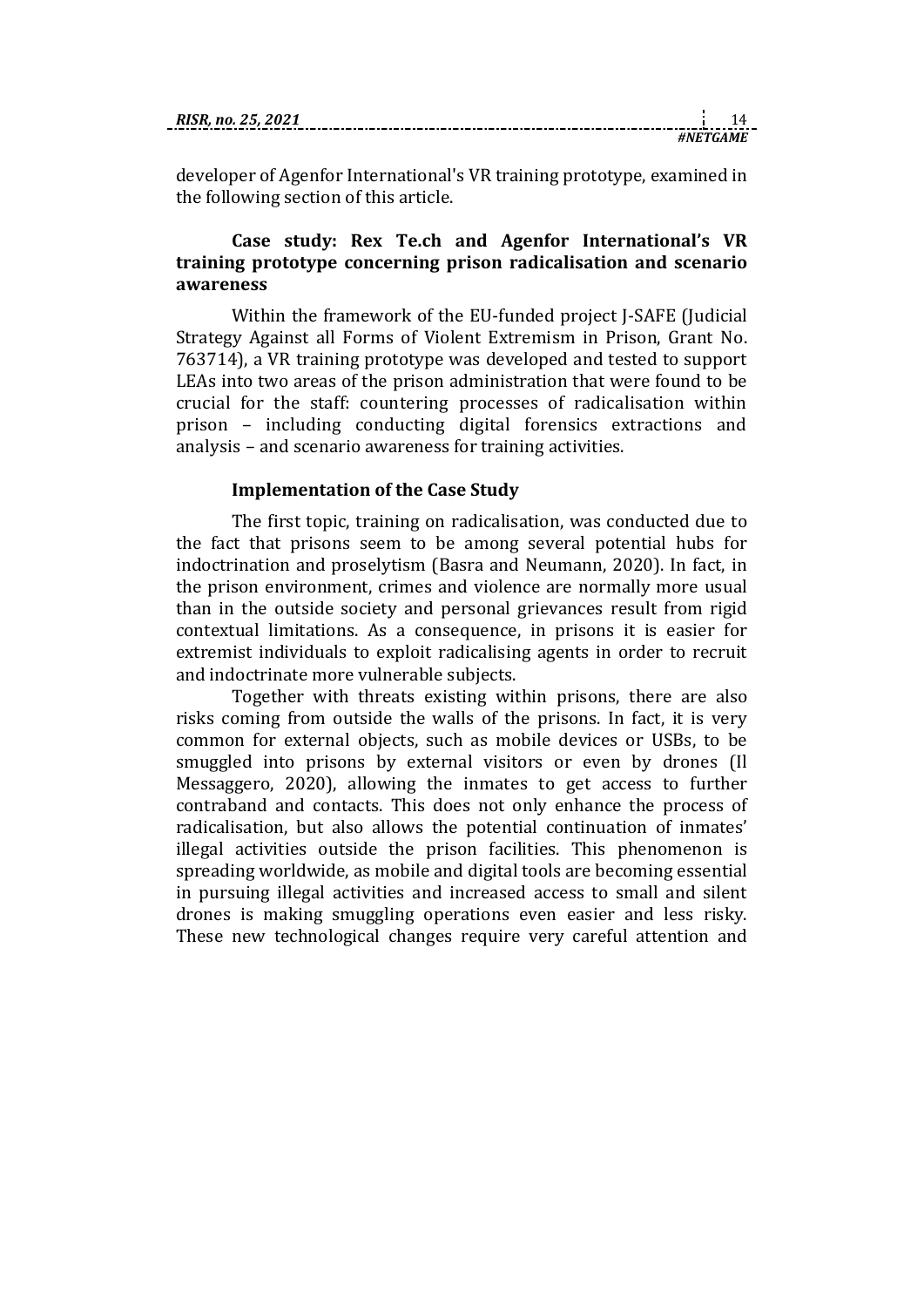readiness on the part of the penitentiary staff, who are asked to face new threats, look at new e-evidence and collect new data.

Based on the reality outlined above and acknowledging the importance of the prison system in the realm of security and prevention for countering radicalisation, it is extremely important that the prison staff and the penitentiary administration be put in the position to understand this phenomenon and, consequently, react to and prevent potential violent acts inside and outside the prison walls, ensuring a safer and more secure society.

In recent decades, in order to ensure a high level of readiness by the prison administration to counter such delicate and continuously changing phenomena, several training courses for prison staff have been developed, aiming to raise awareness and to help detect potential indicators of crime and evidence as fundamental components of the preventive measures.

In the case of the J-SAFE training, the VR component aimed to supplement the more traditional way of teaching and learning, offering an enhanced experience which improves the overall objective of the course and lets the participant experience an immersive learning by doing approach. The Virtual Reality modules were built upon a highly realistic reproduction of real environments, where LEAs and prison staff can enter into the simulated scenario and analyse the behavioural changes of a fictional character by monitoring, analysing and performing several tasks and activities. The use-case scenario used within the training of the J-SAFE project has been built upon 10 different real cases of radicalisation in prison and upon the knowledge acquired through research activities within the framework of several EU-funded projects. The training approached a sensitive and dynamic topic, and therefore, it applied a direct and active involvement of the trainee, by fostering an understanding of behavioural and violent dynamics and by analysing the processes of human behavioural changes, based on the well-known psychological exploration of the staircase to terrorism from the criminologist Fathali M. Moghaddam (2005).

In addition to the theoretical course on processes of radicalisation in prison, the penitentiary staff were equipped with basic knowledge on the importance of digital and mobile forensics, especially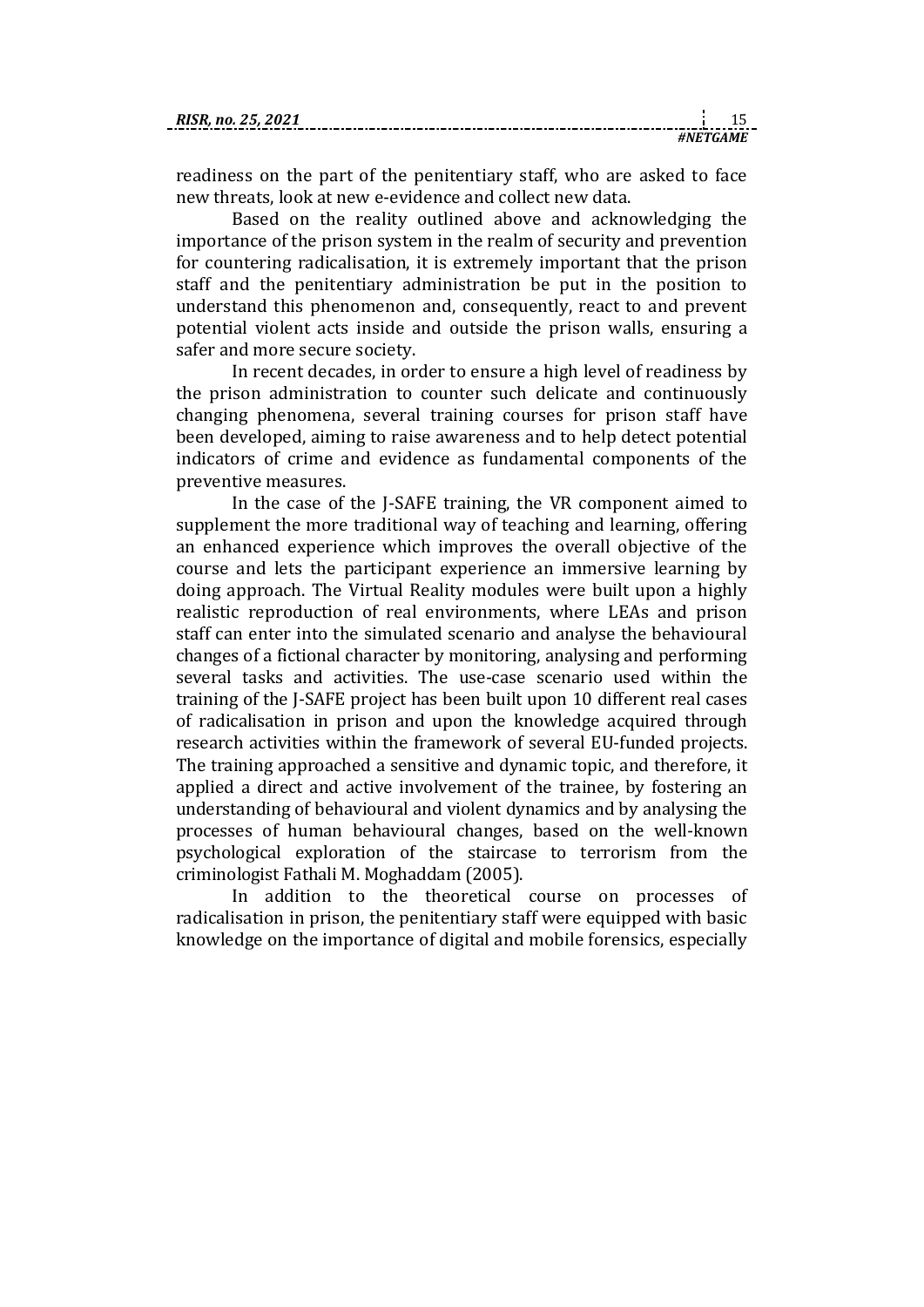when dealing with crimes such as international terrorism and other serious crimes. In this regard, the Virtual Reality solutions simulate the environment for conducting a prison search, allowing the trainee to enter into a recreated virtual cell, looking for a hidden mobile device. As soon as the trainees find the illegal device, they are asked to perform a series of actions to maintain the integrity of the data on that device, as the first and most important part of the digital forensic procedure. To gain a deeper understanding of the forensic procedures for mobile and digital extraction, the Handbook for Prison Police and Security (Bianchi, 2021) has been drafted within the above-mentioned project J-SAFE.

*#NETGAME*

The training courses were developed using a highly interactive virtual platform, called a Multiplayer Platform (MP), which allows users to interact, communicate, watch videos and presentations, grasp and look at virtual objects, perform tasks and compete against each other, while being in the same virtual room, even if physically in different geographic locations. This particular characteristic of the MP Platform showed itself to be extremely helpful in the time of COVID-19, helping participants to overcome restrictions to travel and participation in international training activities, or when social distancing is restrictive, and therefore the access to the prison sector is limited.

As part of the training process, a dedicated team was established, consisting of content developers, integrators, representatives from LEAs and training developers. The development of the course was carried out on the basis of Virtual Reality technology and made use of the appropriate equipment supported by a computer for visual processing. The training system was a starting point for saving resources in the training process, improving the system mobility and performing training anywhere outside the prison walls, offering the ability to perform training in several different geographical places without spending too many human resources (as the training was performed mainly in Virtual Reality) and, above all, improving the trainees' learning ability with a learning-by-doing approach.

In order to create a more realistic encounter within the experience, each participant has an avatar representation based on real facial features of the participant. A communication channel is opened through the Virtual Reality device so that participants can communicate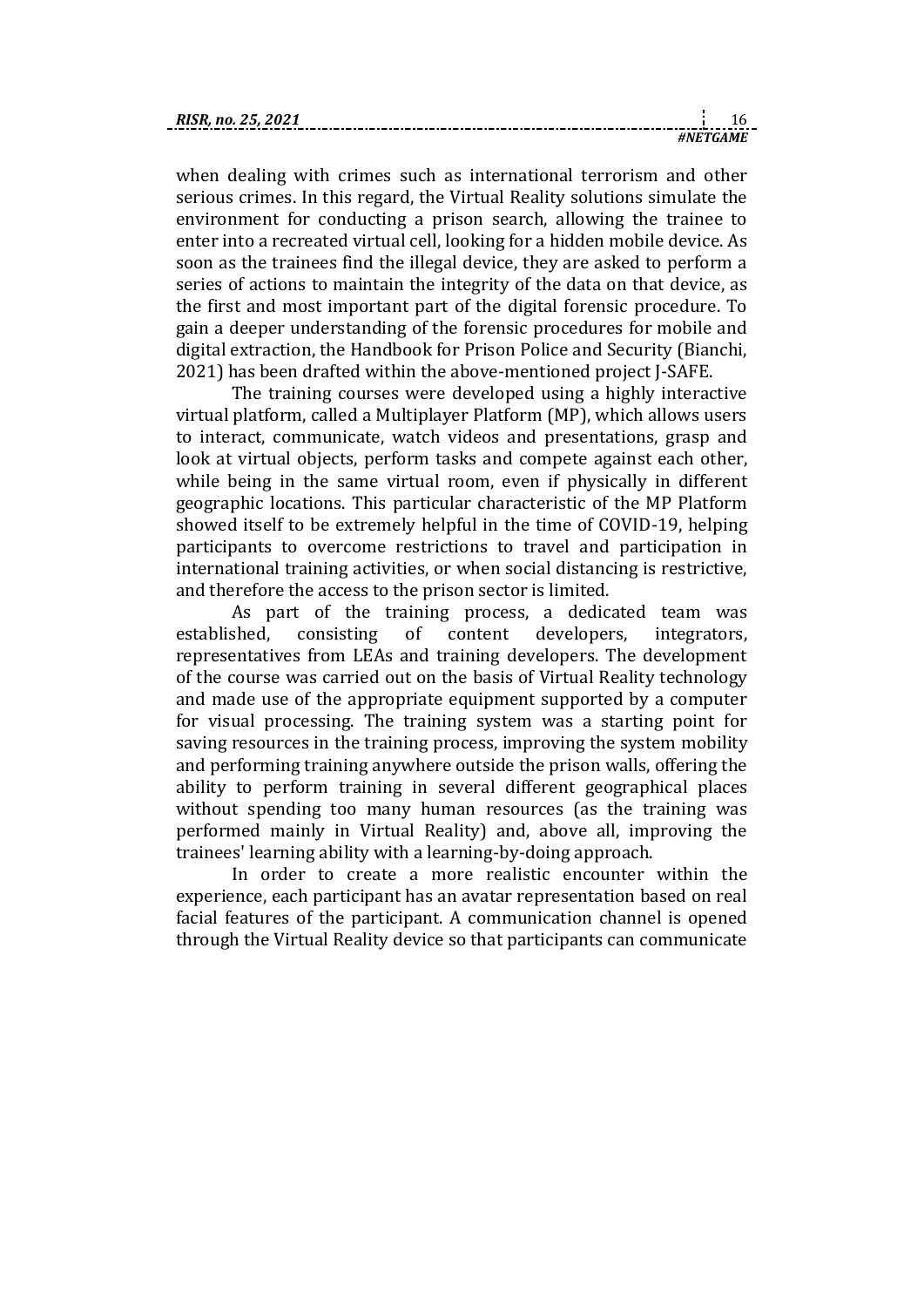| RIS |  |
|-----|--|
|     |  |

and talk to each other. During the activity, the participants were able to interact with each other by moving and passing objects in the virtual world and discuss the tasks they were required to perform in the virtual environment. To enhance this further, serious gaming was used to demonstrate and employ investigative and forensic tools in the learning environment and promote competitive learning among the participants. The system was built with advanced cloud technology that fully complies with the data privacy regulations of the GDPR. The developed platform is an important tool which helped us in dealing with the current pandemic situation and allowed us to continue training activities despite it. More crucially, it allowed us to reap all the benefits of quality experiential learning and further exploit the machine learning and artificial intelligence analysis, which will allow further boundaries to be broken and improve the user experience.

# **Methodology applied and results**

In order to evaluate the VR training prototype, a very structured methodology has been followed. While the training itself covered a broader number of European countries, only the case of Italy is here analysed in detail in order to give a quantitative assessment of the prototype developed.

In terms of demographics, 36 Italians participated, mainly males between 45-55 years old with more than 20 years of experience in their job. For most of them it was the first time they experienced VR in their life. All Italian professionals were prison staff, both from the prison police, prison intelligence and administrative staff.

In terms of evaluation, 21 professionals over 36 completed the evaluation questionnaire. Despite having no or little experience with VR, 76.19% of the participants found VR more beneficial than traditional training and positively evaluated the increase in interaction, focus, engagement and entertainment, as well as the variety of scenarios and the involvement in real-life environments often difficult to test in normal training (i.e. training in prison cells).

In terms of usability of the technology, 60% of the participants found the technology easy to use. Nevertheless, all the participants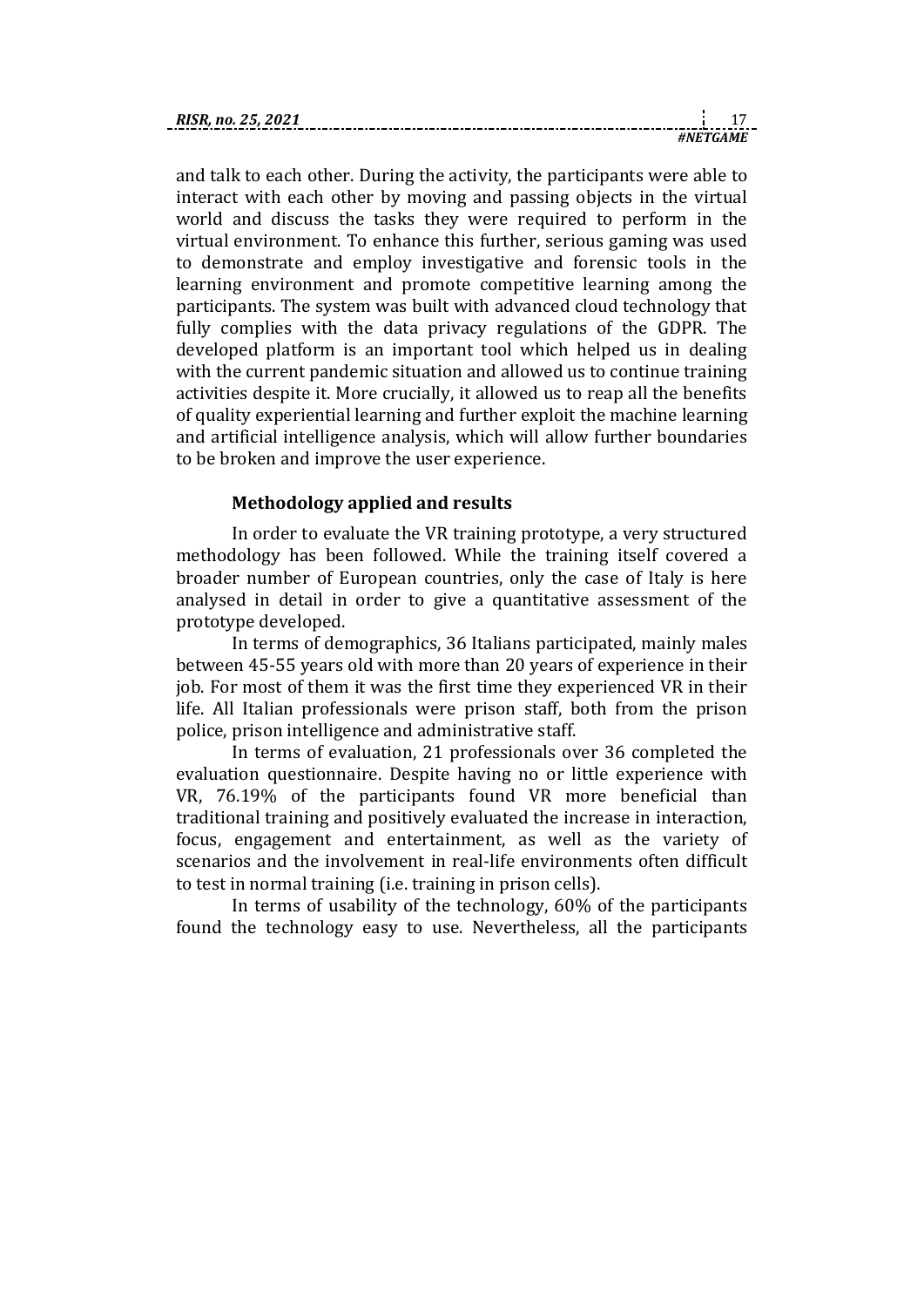agreed that the content and course structure were easy to follow and all stated that the content will help them professionally.

While the case analysed is small, results are very positive and so far the VR technology developed can be considered successful and should be taken as a first step toward innovative and effective trainings in the field of security.

#### **VR in the security sector: Situation Awareness Measurement**

So far, the authors have discussed solutions for LEAs, targeted towards penitentiary staff in order to assess and monitor radicalisation processes that lead to violent extremism, using VR solutions. In this section, the use of such technologies for measuring scenario awareness through VR and Machine Learning will be outlined and how innovative technologies can be of support in improving intelligence analysis and training.

The term situation awareness is described by Endsley as a state of knowledge resulting from "the processing of elements in the environment within a volume of time and space (Level 1), the comprehension of their meaning (Level 2), and the projection of their status in the near future (Level 3)" (1995). In order to achieve a high level of situational awareness, it is essential that the operators gain enough experience to properly react to different emergency situations, and therefore they must combine high focused training with operational experience.

The VR has the potential to combine these two essential elements into one single action: in fact, by training operators through VR, they simultaneously receive the necessary level of training on the one hand, but at the same time, as an immersive and highly engaging tool, it also allows the recreation of different scenarios and implementation of acquired skills in dynamic and emergency situations.

VR is majorly effective when used as an alternative for situations that may be considered dangerous or critical, or even impossible in real life (Strickland, 2010). If we think about fire emergency training done in a traditional way, compared to that done using VR, we suddenly understand the huge impact this innovative technology may have. In fact, traditional training does not consider that people react very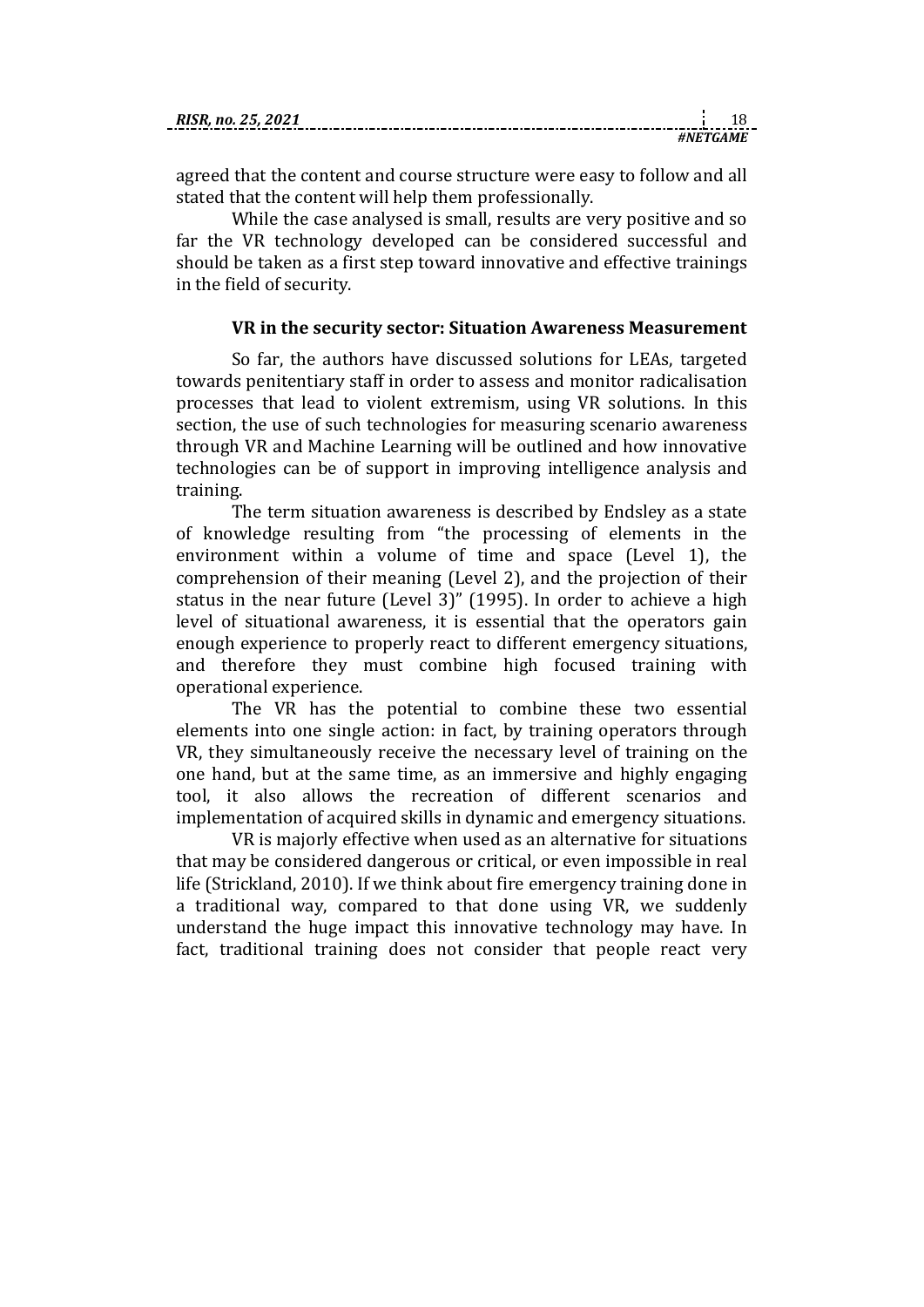| RISR. no. 25, 2021 |  |  |
|--------------------|--|--|
|                    |  |  |

differently if under stress or facing dangerous and unstable situations. VR training, on the other side, lets the user train in a real-situation environment, where trainees are able to sense fear, fire, and disorder, and therefore, they react as they would react in a real emergency situation (Macedonia, 2002) while avoiding the complications, the costs, and the danger linked to a real simulation.

*#NETGAME*

The virtual simulation allows the trainer to understand what to avoid and how to better address the risks related to the specific crisis while also allowing the trainees to focus on and analyse their reaction and the dos and don'ts, in order to be more prepared in case of real emergency. Similarly, it is possible to re-create riots in virtual environments, which can be used by LEAs to better address their reactions in conflict situations of social unrest. Again, a virtual simulation of a riot lets the agent sense the dangers around him/her and therefore, to train on how to immediately and correctly respond to it. Furthermore, these kinds of training increased the user involvement, thanks to the aid of tools such as motion detectors, virtual reality, controllers, and interactive multiplayer platforms (Baur et al., 2018).

Last, but not least, it is important to mention the machine learning component and the analysis of data. As briefly stated before, being trained in a Virtual Reality scenario allows the trainer and trainees to gather several data in order to better focus the analysis afterwards and therefore, to better implement training activities and situational awareness. The tools mentioned in the previous paragraphs of this paper – such as eye-tracking, biofeedback accessories for measuring sweating, blood pressure, and heart rate, and even EEG (Electroencephalography) devices – provide data that can be extracted from the process and can be used for understanding criticalities and risks, but also strengths and weaknesses of the trainees.

This characteristic should be considered deeply valuable, especially when training Intel agencies and measuring situational awareness. It should be additionally considered that, sometimes, training in the field is not possible due to the high risks associated with them. The recreation of the scenario through a virtual simulation supports LEAs in familiarising themselves with hostile environments, without putting themselves in danger. The use of VR in the security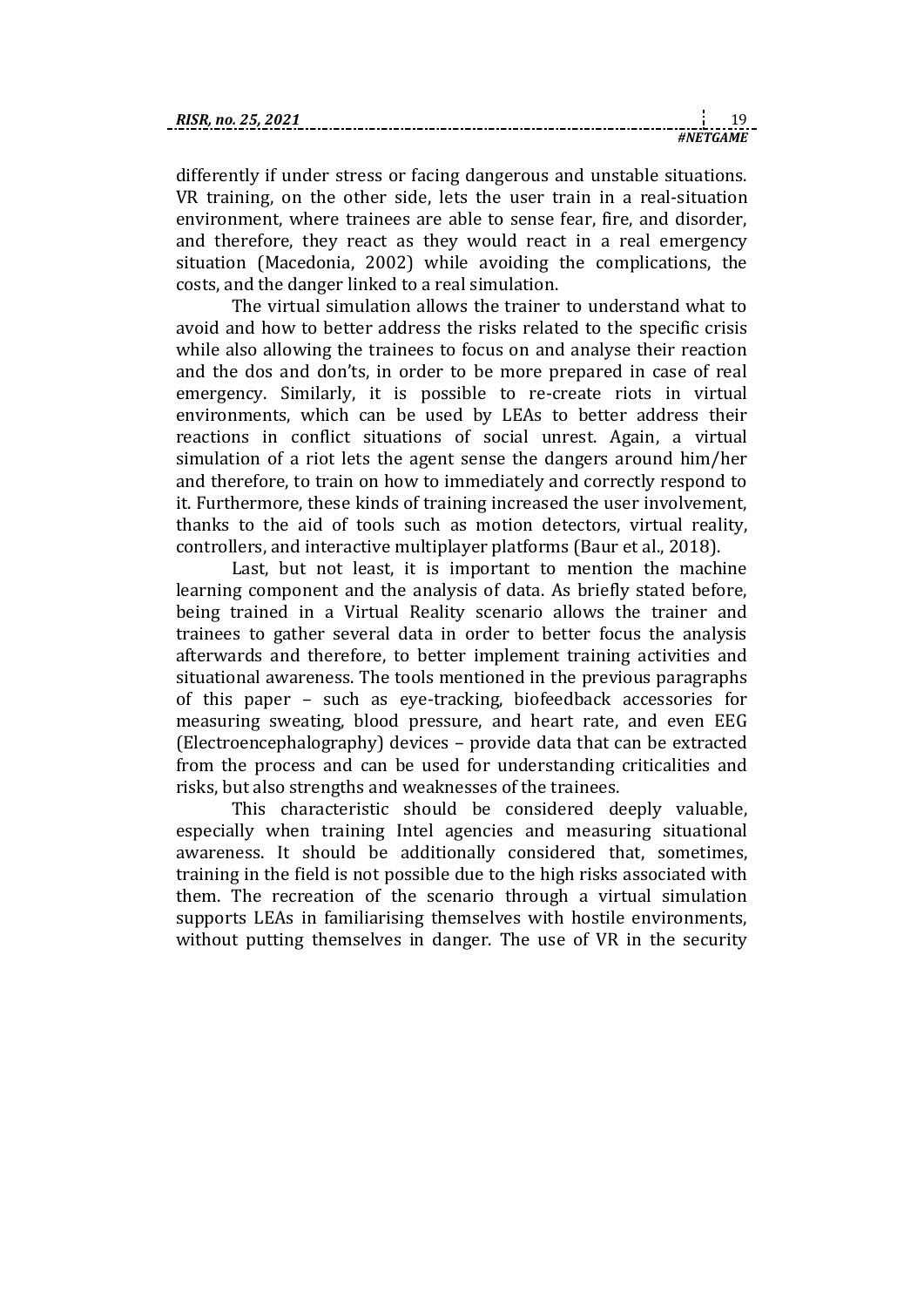sector should be seen as highly beneficial, but it is still in an initial phase and empirical research must be further developed in order to see the results on a significant scale. The security world is moving in this

direction and it is upgrading and adapting its technologies in order to be competitive and ready to confront the new challenges in security today and in the future.

#### **Conclusions**

Based on the analysis and examples provided in this paper, it can be stated that new technological solutions, such as Virtual Reality, combined with machine learning and serious gaming, can and should be used to train practitioners and professionals in the field of security (especially targeting Law Enforcement Agencies and Intelligence Agencies).

Looking to the future, the use of these technologies for training purposes, will become an essential component of the system for the development of information gathering and analysis through machine learning. Systems of this type will be able to give us a high level of prediction adding value to the training process and assess and measure situational awareness in a proper way, and even adjust certain content according to the analysis obtained. Based on the measured parameters it is possible to create corresponding situations in Virtual Reality – for example, radical prisoner encounters with positive religious leaders, enhancing positive interactions, and much more – aiming to support not only the training and learning process, but also to build a safer and more secure society. The authors believe that already existing systems with proven knowledge and experience from tangent fields will form a mature ground in the implementation of such systems. Beyond that, in this time of COVID-19, when human contact is reduced to the minimum, VR technologies are of added value in keeping the training and the trainee active and engaged, while also allowing people to meet and interact virtually, avoiding the potential spread of virus that we may encounter in the physical world.

Especially for LEAs and Intelligence Agencies, the application of virtual reality in training is of central importance in order to contribute to security, counter-radicalisation and situational awareness strategy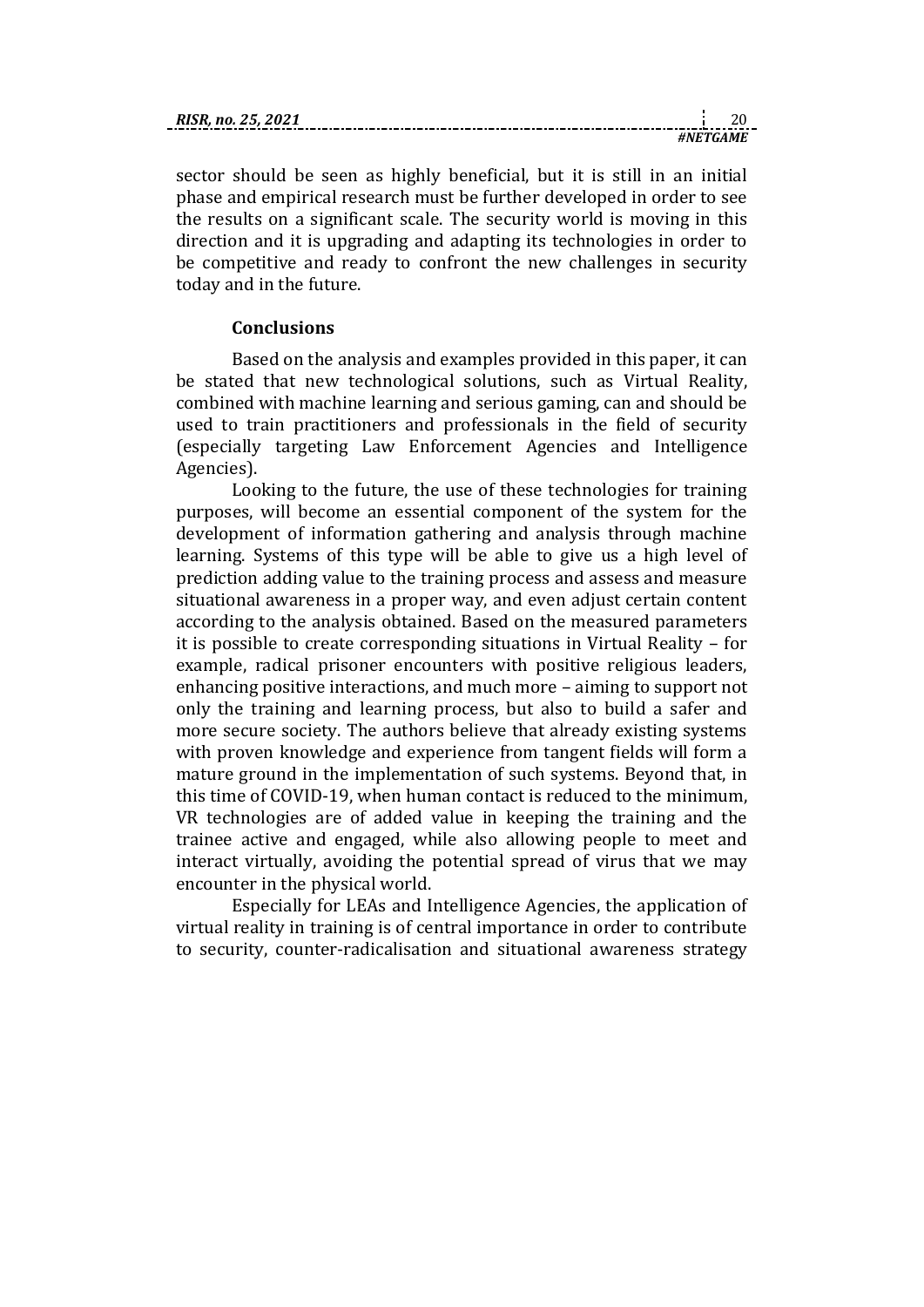activities. An important and additional value arises from the ability to host joint training between forces in different countries, fostering knowledge sharing and avoiding unnecessary travel and expenses.

Furthermore, the authors believe that, with each passing day, the world is exposed to new technological capabilities that will require us to learn and effectively adopt them and, of course, apply them to existing systems in the most strategic way possible.

#### **References:**

1. Alcañiz Raya, M., Chicchi Giglioli, I. A., Marín-Morales, J., Higuera-Trujillo, J. L., Olmos, E., Minissi, M. E., ... & Abad, L. (2020). Application of Supervised Machine Learning for Behavioural Biomarkers of Autism Spectrum Disorder Based on Electrodermal Activity and Virtual Reality. Frontiers in Human Neuroscience, 14, 90.

2. American Psychiatric Association Division of Research. (2013). Highlights of Changes from DSM-IV to DSM-5: Somatic Symptom and Related Disorders. Focus, 11(4), 525-527.

3. Barrett, S. F. (2012). Arduino Microcontroller: Processing for Everyone!. Synthesis Lectures on Digital Circuits and Systems, 7(2), 1-371.

4. Basra, R and Neumann, P. (2020). Prison and Terrorism: Exremist Offender Management in 10 European Countries, ICSR. Retrieved from: https:// icsr.info/wp-content/uploads/2020/07/ICSR-Report-Prisons-and-Terrorism-Extremist-Offender-Management-in-10-European-Countries\_V2.pdf

5. Benny Goedbloed. (2020, July 17). Robots, scanners and thermal cameras: technologies in prisons and the coronavirus pandemic. Retrieved from https://www.penalreform.org/blog/robots-scanners-and-thermal-camerastechnologies-in-prisons/

6. Better Life VR (2020). Retrieved from https://vr2go.co.il/betterlife-vr/

7. Bianchi, S. (2018, February). Radicalisation: No Prevention without Juridicalisation, Agenfor International Foundation. Retrieved from: https://www.agenformedia.com/publication/radicalisation-no-preventionwithout-juridicalisation/.

8. Bianchi, S. et al. (2021, January 13). Handbook for Prison Police and Security, J-SAFE Project, Judicial Strategy Against all Forms of Violent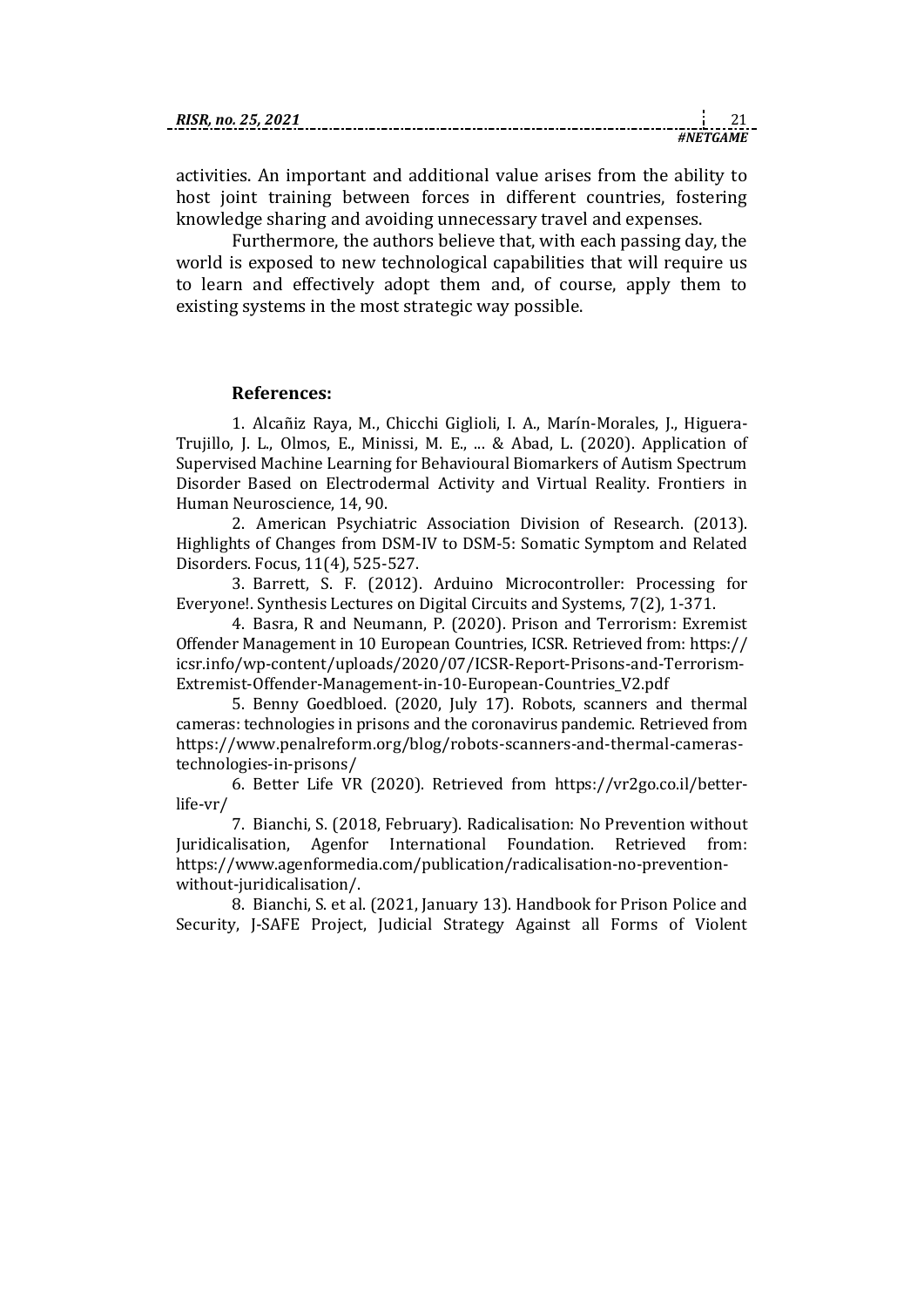Extremism in Prison JUST-AG-2016-03, Retrieved from: https://jsafeproject. eu/handbook-prison-police-security-2/

9. Boucsein, W. (2012). Electrodermal activity. Springer Science & Business Media.

10. Checa, D., & Bustillo, A. (2020). Advantages and limits of virtual reality in learning processes: Briviesca in the fifteenth century. Virtual reality, 24(1), 151-161.

11. Dimsum daily. (2020 March 24).Body temperature screening robots to be used in prison by the Correctional Services Department. Retrieved from: https://www.dimsumdaily.hk/body-temperature-screeningrobots-to-be-used-in-prison-by-the-correctional-services-department/.

12. Edge, C., Hayward, A., Whitfield, A., & Hard, J. (2020). COVID-19: digital equivalence of health care in English prisons. The Lancet Digital Health, 2(9), e450-e452.

13. Ellis, W. E., Dumas, T. M., & Forbes, L. M. (2020). Physically isolated but socially connected: Psychological adjustment and stress among adolescents during the initial COVID-19 crisis. *Canadian Journal of Behavioural Science/Revue canadienne des sciences du comportement*, *52*(3), 177.

14. Endsley, M. R. (1995). Toward a theory of situation awareness in dynamic systems. *Human factors*, *37*(1), 32-64.

15. Farley, H. S. (2018). Using 3D worlds in prison: Driving, learning and escape. Journal for Virtual Worlds Research, 11(1).

16. Feki Mohamed Ali et al. (2013, February). The Internet of Things: The Next Technological Revolution. *IEEE Computer Society.* Retrieved from: https://ieeexplore.ieee.org/stamp/stamp.jsp?tp=&arnumber=6457383.

17. Fish, D. (2020, April). Il settore tecnologico in tempi di pandemia e oltre, Janus Henderson Investors, Retrieved from: [https://www.](https://www.janushenderson.com/it-it/advisor/article/examining-the-tech-sector-through-the-pandemic-and-beyond-emea/) [janushenderson.com/it-it/advisor/article/examining-the-tech-sector-through](https://www.janushenderson.com/it-it/advisor/article/examining-the-tech-sector-through-the-pandemic-and-beyond-emea/)[the-pandemic-and-beyond-emea/.](https://www.janushenderson.com/it-it/advisor/article/examining-the-tech-sector-through-the-pandemic-and-beyond-emea/)

18. Georgiou, M. The coronavirus pandemic and prison mental health. Posted on [June 9, 2020,](https://blogs.surrey.ac.uk/sociology/2020/06/09/the-coronavirus-pandemic-and-prison-mental-health/) Retrieved from: [https://blogs.surrey.ac.uk/](https://blogs.surrey.ac.uk/sociology/2020/06/09/the-coronavirus-pandemic-and-prison-mental-health/) [sociology/2020/06/09/the-coronavirus-pandemic-and-prison-mental-health/](https://blogs.surrey.ac.uk/sociology/2020/06/09/the-coronavirus-pandemic-and-prison-mental-health/)

19. Global Trend Report (2020), Penal Reform International, Thailand Institute of Justice. Retrieved from: [https://cdn.penalreform.org/wp-content/](https://cdn.penalreform.org/wp-content/uploads/2020/05/Global-Prison-Trends-2020-Penal-Reform-International-Second-Edition.pdf) [uploads/2020/05/Global-Prison-Trends-2020-Penal-Reform-International-](https://cdn.penalreform.org/wp-content/uploads/2020/05/Global-Prison-Trends-2020-Penal-Reform-International-Second-Edition.pdf)[Second-Edition.pdf](https://cdn.penalreform.org/wp-content/uploads/2020/05/Global-Prison-Trends-2020-Penal-Reform-International-Second-Edition.pdf)

20. Gunaratna, R. (2011). Terrorist rehabilitation: a global imperative. Journal of Policing, Intelligence and Counter Terrorism, 6(1), 65-82.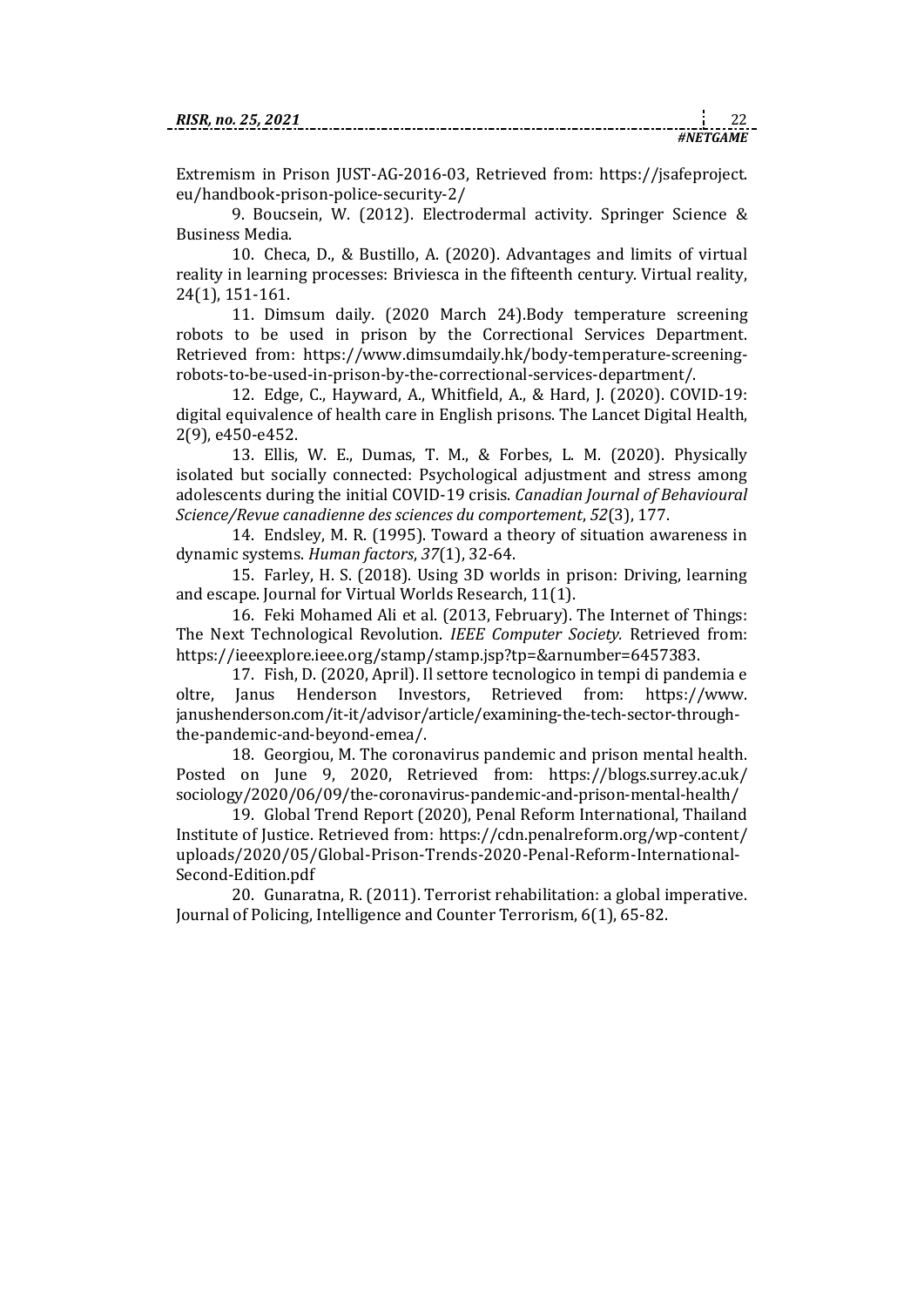21. Martín-Gutiérrez, J. et al. (2017). Virtual technologies trends in education. *EURASIA Journal of Mathematics*, Science and Technology Education, 13(2), 469-486.

22. Il Messaggero (2020, April 28). Drone con sei cellulari "atterra" nel carcere di Secondigliano: intercettato da una sentinella, Il Messaggero. Retrieved from: https://www.ilmessaggero.it/italia/drone carcere [secondigliano\\_cellulari-5197436.html](https://www.ilmessaggero.it/italia/drone_carcere_secondigliano_cellulari-5197436.html)

23. Kiryakova, G., Angelova, N., & Yordanova, L. (2014). Gamification in education. Proceedings of 9th International Balkan Education and Science Conference.

24. Lesgold, A.M. (2001). The Nature and Methods of Learning by Doing. University of Pittsburgh, 56(11), 964-973.

25. Luck, M., & Aylett, R. (2000). Applying artificial intelligence to virtual reality: Intelligent virtual environments. *Applied artificial intelligence*, *14*(1), 3-32.

26. Marone, F. and Olimpio, M. (2019, March 4). Jihadist Radicalisation in Italian Prisons: A Primer, ISPI. Retrieved from: [https://www.ispionline.it/it/pubblicazione/jihadist-radicalization-italian](https://www.ispionline.it/it/pubblicazione/jihadist-radicalization-italian-prisons-primer-22401)[prisons-primer-22401](https://www.ispionline.it/it/pubblicazione/jihadist-radicalization-italian-prisons-primer-22401)

27. Milellal, L. (2020, October 6). Nel 2020 scoperti 1.761 cellulari in carcere. E Bonafede inventa un reato che non c'era, La Repubblica. Retrieved from: [https://www.repubblica.it/cronaca/2020/10/06/news/nel\\_2020\\_](https://www.repubblica.it/cronaca/2020/10/06/news/nel_2020_scoperti_1_761_cellulari_in_carcere_e_bonafede_inventa_un_reato_che_non_c_e_-269688658/) scoperti 1 761 cellulari in carcere e bonafede inventa un reato che non c e [\\_-269688658/](https://www.repubblica.it/cronaca/2020/10/06/news/nel_2020_scoperti_1_761_cellulari_in_carcere_e_bonafede_inventa_un_reato_che_non_c_e_-269688658/)

28. Miller, M. R., Herrera, F., Jun, H., Landay, J. A., & Bailenson, J. N. (2020). Personal identifiability of user tracking data during observation of 360-degree VR video. Scientific Reports, 10(1), 1-10.

29. Moreira, J. A., Reis-Monteiro, A., & Machado, A. (2017). Higher education distance learning and e-learning in prisons in Portugal. Comunicar. Media Education Research Journal, 25(1).

30. M. Zyada, Michael. (2005, September). From visual simulation to virtual reality to games. IEEE Computer, vol. 38, no 9. PP. 25-32.

31. Pfeiffer, J., Pfeiffer, T., Meißner, M., & Weiß, E. (2020). Eyetracking-based classification of information search behaviour using machine learning: evidence from experiments in physical shops and virtual reality shopping environments. *Information Systems Research*, *31*(3), 675-691.

32. SAS (2020). SAS Insights, Machine Learning: what it is and why it matters. Analytics Insights. Retrieved from: [https://www.sas.com/](https://www.sas.com/en_us/insights/analytics/machine-learning.html#machine-learning-workings) [en\\_us/insights/analytics/machine-learning.html#machine-learning-workings](https://www.sas.com/en_us/insights/analytics/machine-learning.html#machine-learning-workings)